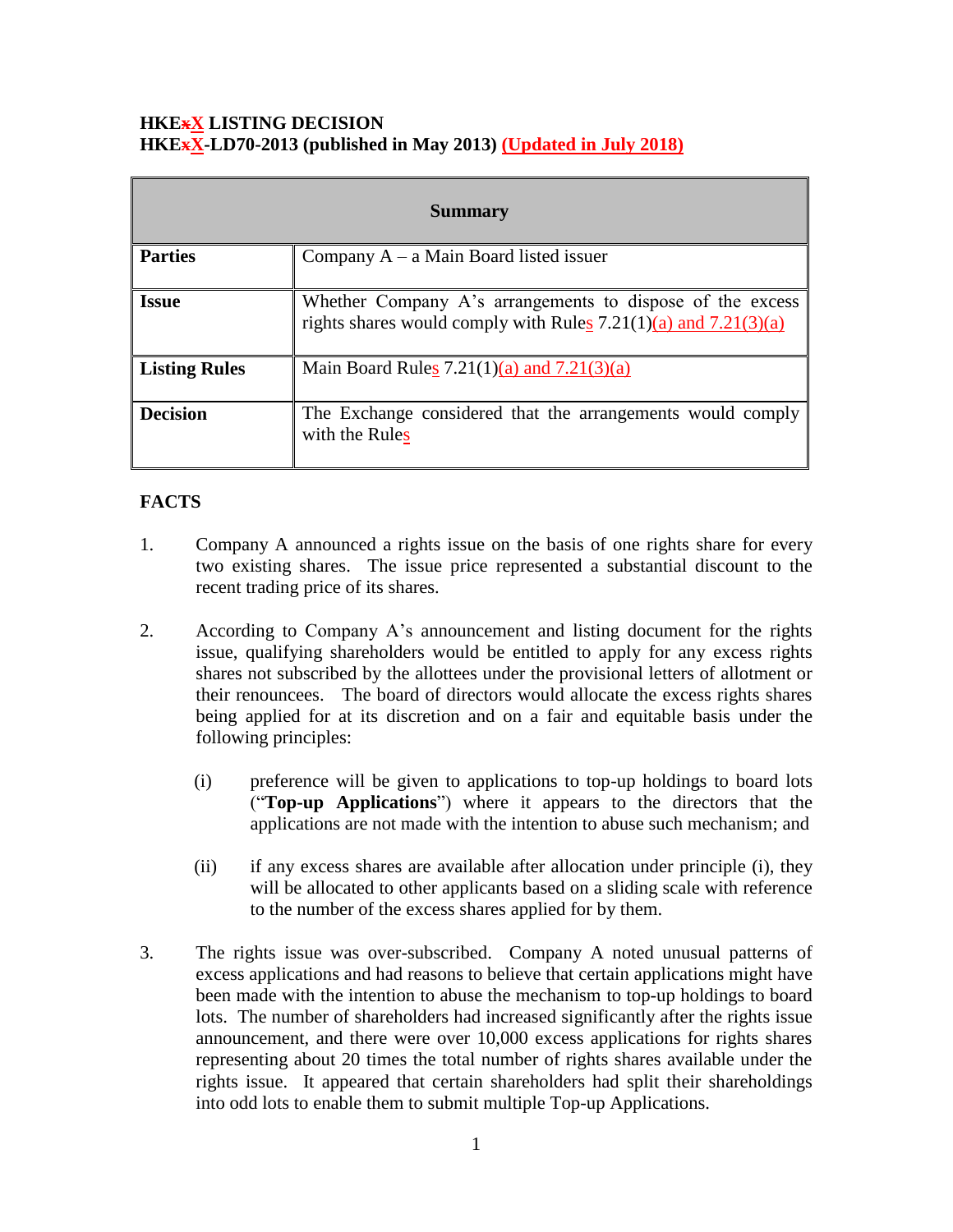- 4. After reviewing the excess applications and related shareholding changes, Company A's board of directors found that only a small portion of the Top-up Applications did not appear to be made with an intention to abuse the mechanism to top-up holdings to board lots. The board decided to exercise its discretion to allocate the excess rights shares in full only to these Top-up Applications. The remaining excess rights shares would then be allocated to other applicants based on a sliding scale with reference to the number of excess rights shares applied by them.
- 5. Company A enquired if the arrangements to dispose of the excess rights shares would comply with Rules  $7.21(1)(a)$  and  $7.21(3)(a)$ .

## **APPLICABLE LISTING RULES**

6. Rule 7.21(1) states that:

"In every rights issue the issuer must make arrangements to:—

- (a) dispose of securities not subscribed by allottees under provisional letters of allotment or their renouncees by means of excess application forms, in which case such securities must be available for subscription by all shareholders and allocated on a fair basis; or
- (b) …

The arrangements described in rule  $7.21(1)(a)$  or (b) must be fully disclosed in the rights issue announcement, listing document and other circular."

7. Rule 7.21(3) states that:

 $\ddot{\phantom{1}}$ 

The offer of such securities and the basis of allocation of the securities available for excess applications must be fully disclosed in the rights issue announcement, listing document and any circular. Where arrangements described in rule 7.21(1)(a) are made:

(a) the basis of allocation of the securities available for excess applications must be fully disclosed in the rights issue announcement, listing document and any circular; and

 $(b)$  ..."

**ANALYSIS**